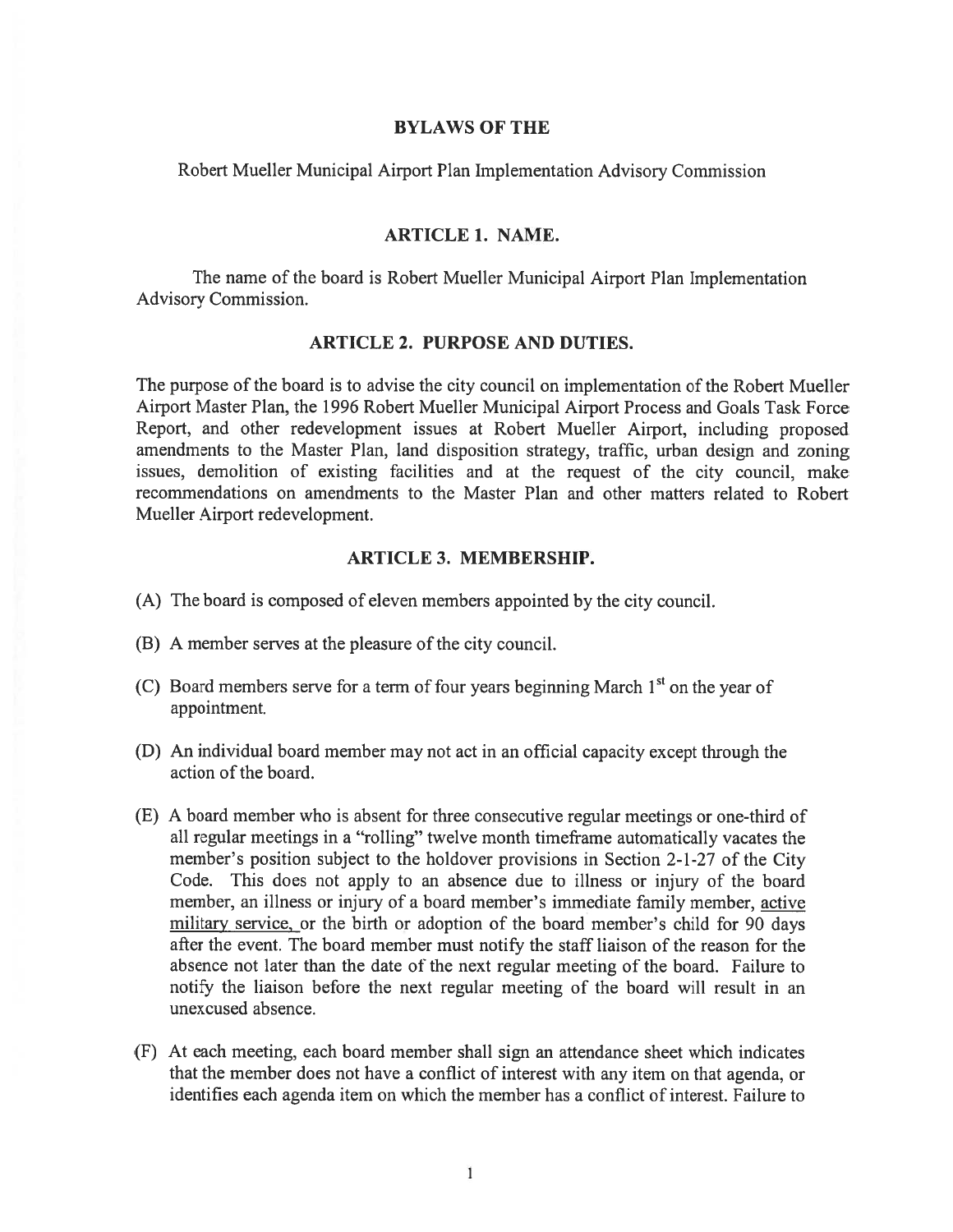sign the sheet results in the member being counted as absent and his/her votes are not counted.

(G) <sup>A</sup> member who seeks to resign from the board shall submit <sup>a</sup> written resignation to the chair of the board, the staff liaison, or the city clerk's office. If possible, the resignation should allow for <sup>a</sup> thirty day notice so the city council can appoint <sup>a</sup> replacement.

## ARTICLE 4. OFFICERS.

- (A) The officers of the board shall consist of <sup>a</sup> chair and <sup>a</sup> vice-chair.
- (B) Officers shall be elected annually by <sup>a</sup> majority vote of the board at the first regular meeting after April  $1<sup>st</sup>$ . In the event a current officer becomes ineligible to serve as an officer, the board may hold an emergency election as needed.
- (C) The term of office shall be one year, beginning May  $1<sup>st</sup>$  and ending April 30th. An officer may continue to serve until <sup>a</sup> successor is elected. <sup>A</sup> person may not serve as an officer in <sup>a</sup> designated position of <sup>a</sup> board for more than four consecutive oneyear terms. A person who has served as an officer in <sup>a</sup> designated position of <sup>a</sup> board for four consecutive terms is not eligible for re-election to that designated office until the expiration of two years after the last date of the person's service in that office. The board may override the term limit provision for an officer by an affirmative vote of two-thirds of the authorized board members.
- (D) A member may not hold more than one office at <sup>a</sup> time.

# ARTICLE 5. DUTIES OF OFFICERS.

- (A) The chair shall preside at board meetings, appoint all committees, represen<sup>t</sup> the board at ceremonial functions and approve each final meeting agenda.
- (B) In the absence of the chair, the vice-chair shall perform all duties of the chair.

## ARTICLE 6. AGENDAS.

- (A) Two or more board members may <sup>p</sup>lace an item on the agenda by oral or written reques<sup>t</sup> to the staff liaison at least five days before the meeting. After first consulting with and receiving input from the staff liaison, the chair shall approve each final meeting agenda.
- (B) The board liaison shall submit the meeting agenda through the online agenda posting system for each meeting not less than 72 hours before the meeting.
- (C) Posting of the agenda must comply with Texas Government Code Chapter 551 (Texas Open Meetings Act).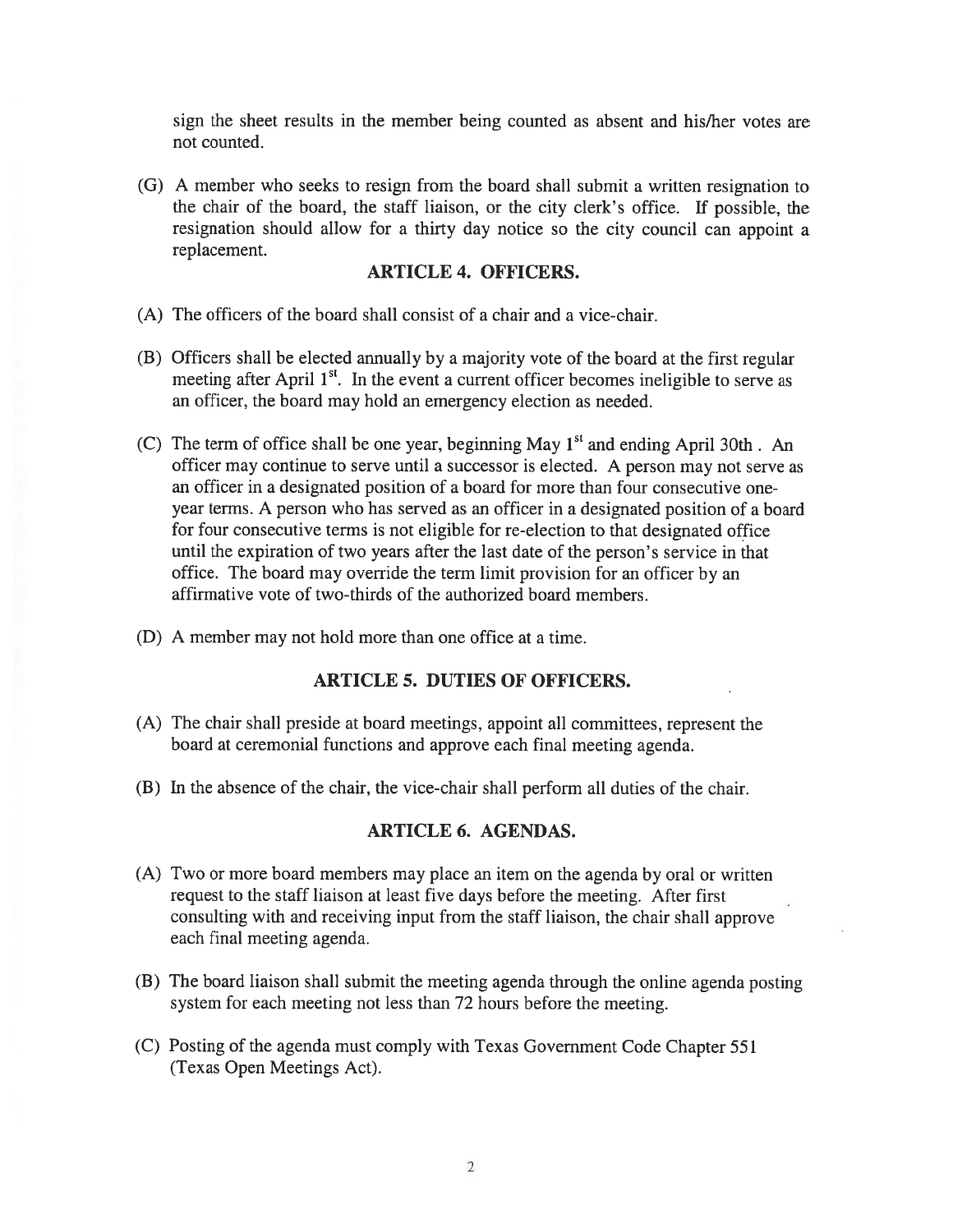#### ARTICLE 7. MEETINGS.

- (A) The board meetings shall comply with Texas Government Code Chapter 551 (Texas Open Meetings Act).
- (B) Board meetings shall be governed by Robert's Rules of Order.
- (C) The board may not conduct <sup>a</sup> closed meeting without the approva<sup>l</sup> of the city attorney.
- (D) The board shall meet monthly, on the second Tuesday of the month excep<sup>t</sup> July and December. In November of each year, the board shall adopt <sup>a</sup> schedule of the meetings for the upcoming year, including makeup meeting dates for holidays and cancelled meetings.
- (E) The chair may call <sup>a</sup> special meeting, and the chair shall call <sup>a</sup> special meeting if requested by three or more members. The call shall state the purpose of the meeting. <sup>A</sup> board may not call <sup>a</sup> meeting in addition to its regular scheduled meetings, as identified in its adopted meeting schedule, more often than once <sup>a</sup> quarter, unless the meeting is required to comply with <sup>a</sup> statutory deadline or <sup>a</sup> deadline established by Council.
- (F) Six members constitute <sup>a</sup> quorum.
- (G) If <sup>a</sup> quorum for <sup>a</sup> meeting does not convene within one-half hour of the posted time for the meeting, then the meeting may not be held.
- (H) To be effective, <sup>a</sup> board action must be adopted by affirmative vote of the number of members necessary to provide <sup>a</sup> quorum.
- (I) The chair has the same voting privilege as any other member.
- (J) The board shall allow citizens to address the board on agenda items and during <sup>a</sup> period of time set aside for citizen communications. The chair may limit <sup>a</sup> speaker to three minutes.
- (K) The staff liaison shall prepare the board minutes. The minutes of each board meeting must include the vote of each member on each item before the board and indicate whether <sup>a</sup> member is absent or failed to vote on an item.
- (L) The city clerk shall retain agendas, approved minutes, internal review reports and bylaws. The Economic Development Department shall retain all other board documents. The documents are public records under Texas Local Government Code Chapter 552 (Texas Public Information Act).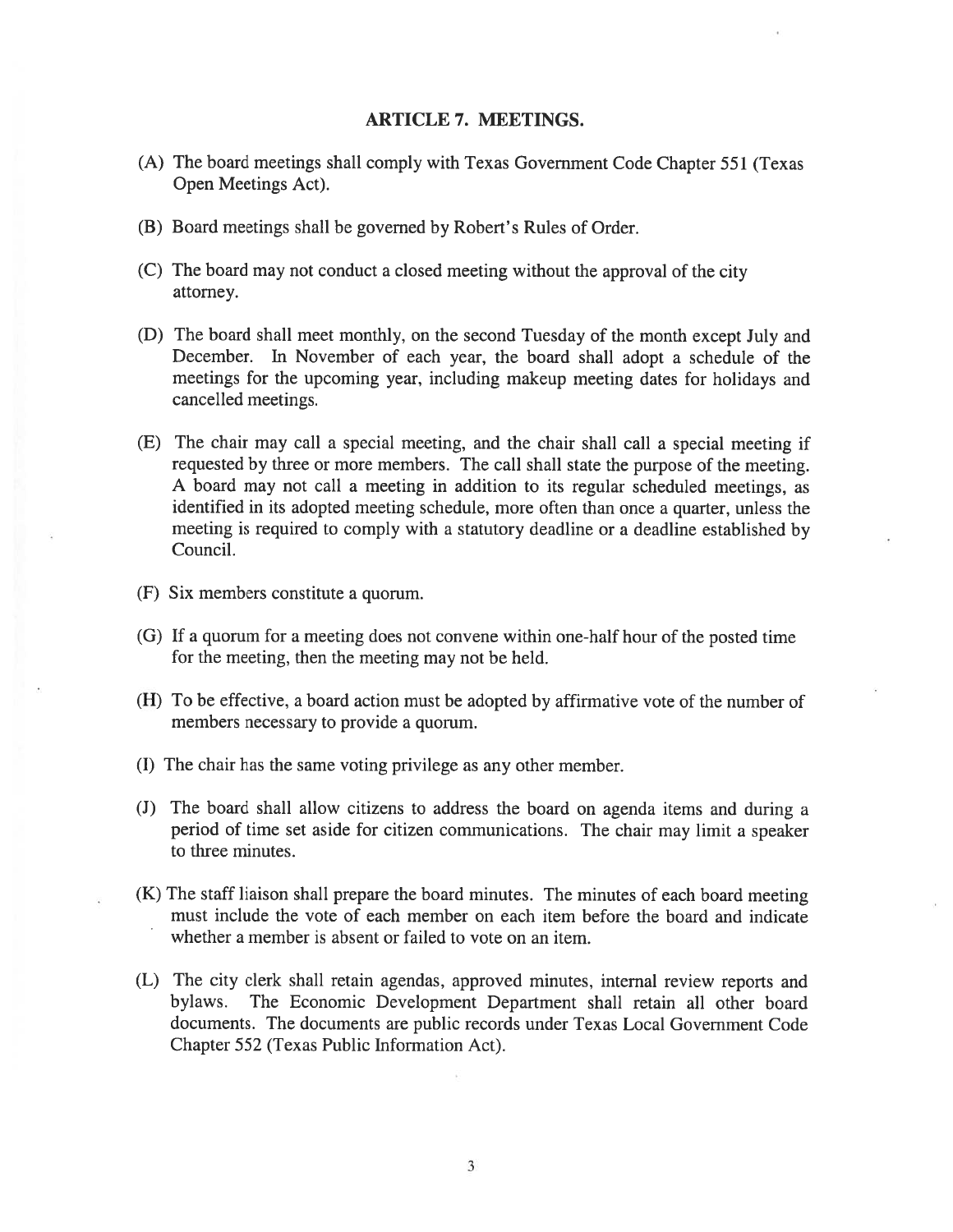- (M) The chair shall adjourn <sup>a</sup> meeting not later than 10 p.m., unless the board votes to continue the meeting.
- (N) Each person and board member attending <sup>a</sup> board meeting should observe decorum pursuan<sup>t</sup> to Section 2-1-48 of the City Code.
- (0) <sup>A</sup> member of the public may not address <sup>a</sup> board at <sup>a</sup> meeting on an item posted as <sup>a</sup> briefing.

# ARTICLE 8. COMMITTEES/WORKING GROUPS.

# **COMMITTEES**

- (A) The Robert Mueller Municipal Airport Plan Implementation Advisory Commission will have no committees.
- (B) Each committee must be established by an affirmative vote of the board. A committee cannot meet until its creation is approved by the Council Audit and Finance Committee. Each committee shall consist of at least three board members appointed by the chair. <sup>A</sup> staff member shall be assigned to each committee by the director of the Economic Development Department.
- (C) The board chair shall appoint <sup>a</sup> committee member as the committee chair, with the member's consent.
- (D) A majority of the total number of appointed committee members constitutes <sup>a</sup> quorum.
- (F) Each committee shall meet on <sup>a</sup> regularly scheduled basis at least quarterly.
- (F) Each committee shall make an annual repor<sup>t</sup> to the board at the January board meeting.
- (G) Committee meetings must be posted in accordance with Texas Government Code Chapter 551 (Texas Open Meetings Act).
- (H) At each committee meeting, <sup>a</sup> committee member shall sign in on <sup>a</sup> sheet provided and shall indicate that the member has no conflict of interest with any item on the committee meeting agenda, or identify each agenda item on which the member has <sup>a</sup> conflict of interest.

#### WORKING GROUPS

(A) The board can determine the size of <sup>a</sup> working group but the number of board members serving on the working group must be less than <sup>a</sup> quorum of the board.